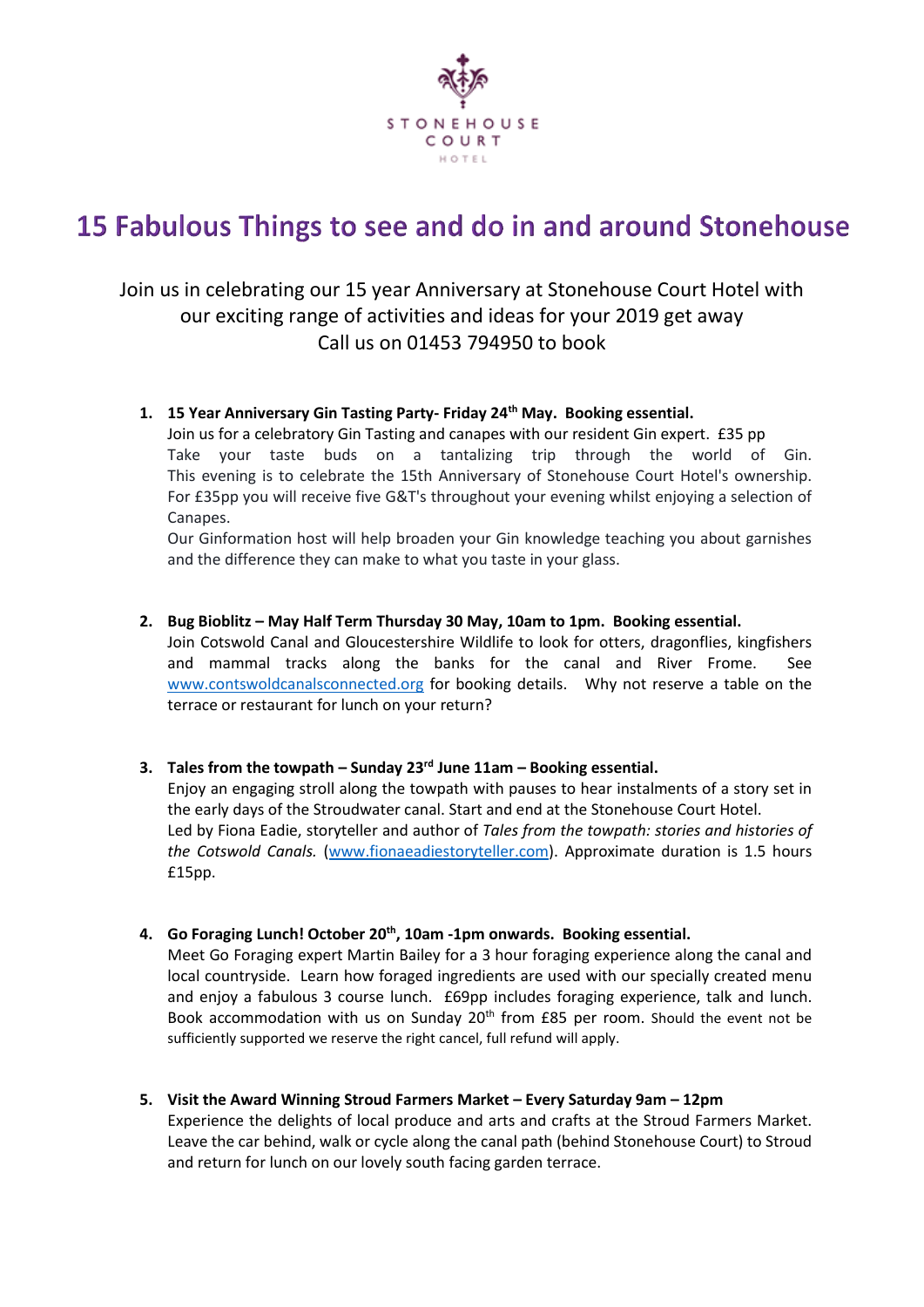- **6. Win a family afternoon Tea\* with our Nature Photography Competition – May to June 30th** Get all the family involved in spotting wildlife within the hotel gardens, along the canal and River Frome. E-mail your photos to [info@stonehousecourt.co.uk](mailto:info@stonehousecourt.co.uk) or post on Instagram, identifying your wildlife find and location spotted for your chance to win! Cotswold Canals are also running a photography walk on Wednesday 5 & 12 June. [www.cotswoldcanalsconnected.org](http://www.cotswoldcanalsconnected.org/) \*prize applies to 2 adults and 2 children
- **7. Fancy Bee Keeping? Stroud Beekeepers are running a Taster Day on September 14th .**  Learn all about looking after bees on this one day taster course, 9.30am to 4pm including lunch. [www.stroudbeekeepers.co.uk](http://www.stroudbeekeepers.co.uk/) Spaces are limited so early booking recommended. Stonehouse Court Package for two persons including bee taster day, one night accommodation, 3 course dinner and breakfast from £247. (Dinner allowance £30pp) Booking essential.
- **8. Go Paddle-boarding on the Canal. 2 hour supervised instruction £25 pp, £15 p child\*** Enjoy the delights of the Canal by Paddle board, the two hour lesson will take you from Stonehouse Court landing stage down to Ebley Wharf and back. Return for lunch or afternoon tea on the terrace. \*conditions apply. Booking essential.
- **9. English Wine Tasting and Tour with Woodchester Valley Vineyard.**

Learn all about English Wine making with a 1  $\frac{1}{2}$ -2hour Tour around the vineyard. Includes tutored tasting, includes glass of wine on arrival. Package price for two people from: £185.50 includes wine tour at Woodcester Valley Vineyard\*, one night accommodation, 3 course dinner and breakfast. Room upgrades available. Booking essential. \*includes 15% discounted price for hotel guests.

### **10. Hire a bike and explore the Stroud Valley**

Bikes can be hired from the hotel reception from £20 pp per day. All our bikes are provided by our partner The Access Bike Project [www.accessbike.org](http://www.accessbike.org/) which teaches and mentors young people to fix and upcycle bikes. 50% of all bike hire proceeds goes back to the Access Bike Project to support young people. Don't forget to order your picnic!

# **11. Charity Fire Walk – Friday September 27th, 6pm**

Join us for Allsorts Charity Fire Walk at Stonehouse Court Hotel. Join us for an evening of fun, games and BBQ as hardy fund- raisers walk the Fire Walk! Stay over with us from £137 per room.

# **12. Enjoy a fabulous family day out at Slimbridge Wetland Centre,**

Experience the amazing wildlife at Slimbridge Wetlands Centre: from ducks and geese to pink flamingos and otters. Let the kids go wild in Welly Boot Land. Book direct at [www.wwt.org.uk/wetland-centres/slimbridge](http://www.wwt.org.uk/wetland-centres/slimbridge)

### **13. Art Unbound: Landscape Painting and Stone-carving at the historic Rocco Gardens**

Rocco gardens are running an exciting programme of painting and stone-carving courses in the magnificent gardens. Find out more at [www.rococogarden.org.uk](http://www.rococogarden.org.uk/) . Make a weekend of it; book our accommodation from £99 B&B based on two sharing